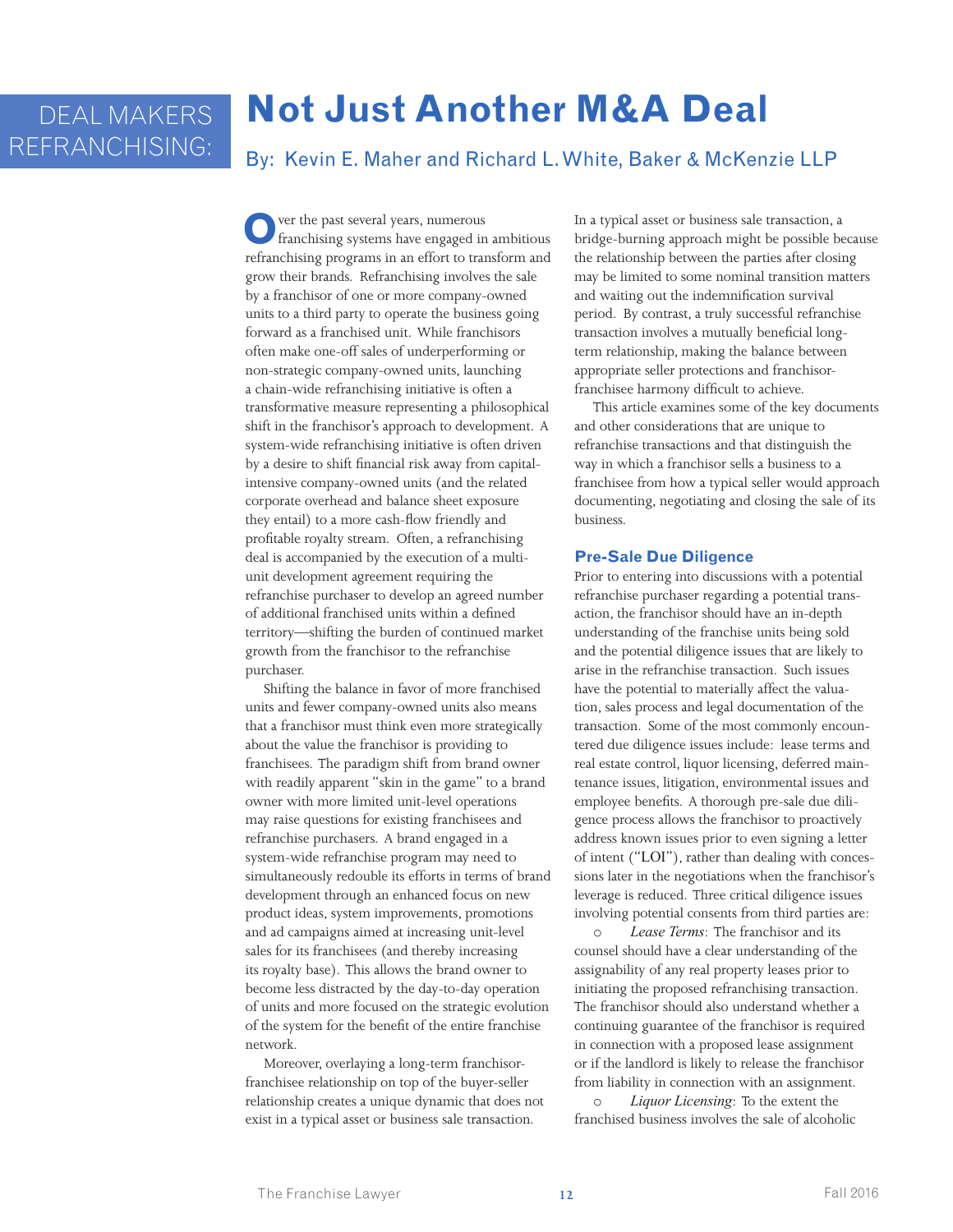beverages, the franchisor should consult local liquor counsel well in advance of the transaction in order to adequately address such matters and define an appropriate timeline for closing of the refranchise transaction. The regulatory scheme for liquor licensing matters can vary greatly from jurisdiction to jurisdiction and various licensing arrangements may exist that can affect the timing for closing or the risk of liquor liability to franchisor.

o *Deferred Maintenance*: The franchisor should have a thorough understanding of the physical condition (including any deferred maintenance issues) of the premises and assets it is selling, as a buyer conducting physical due diligence may discover potential repair issues. In addition, some deferred maintenance issues may be the responsibility of a landlord requiring presale negotiation with the landlord, which can take time to negotiate and is best done prior to entering into discussions with a refranchise purchaser. The franchisor should require the refranchise purchaser to conduct inspections and other due diligence with the clear understanding that the refranchise transaction is on an "as is, where is and with all faults" basis. This is especially important for the health of the relationship between the parties immediately before and after closing, as franchisor does not want the refranchise purchaser to raise deferred maintenance and other asset condition issues on the eve of closing or immediately after closing.

#### **The Non-Disclosure Agreement**

Discussions around any refranchise transaction must begin with a strong non-disclosure agreement ("NDA") with the prospective refranchise purchaser—particularly when these discussions involve a refranchise purchaser that is not an existing franchisee. In one sense, this is no different than the approach a franchisor would take in selling a franchise. However, there are additional sensitivities involved when discussing the sale of a company unit. First, the refranchise purchaser will want access to detailed financial reports on the franchised units to be acquired. This may be particularly sensitive information to the franchisor (especially when dealing with underperforming units) that it would not want to be disclosed if a proposed transaction is not ultimately consummated.

Second, the mere knowledge that the sale of company-owned units is being considered may have immediate negative consequences to the business—in particular, in relation to the employees of the affected units or corporate employees who

may not be privy to the pending transaction. Accordingly, the franchisor should include an express non-contact provision requiring all communications regarding the proposed transaction to be directed to a specific franchisor employee in charge of the transaction and a prohibition on contacting franchisor's employees, suppliers, and landlords, except as specifically authorized by franchisor in writing.

Additionally, not only should the NDA protect against disclosure of the transaction itself, but the franchisor may want to include non-solicitation provisions covering, at a minimum, its key employees and general managers of companyowned units, senior managers, and executives. The franchisor may ultimately be happy to have the refranchise purchaser hire certain employees in connection with a refranchise transaction; however, the franchisor will want to ensure that none of its employees are "poached" by the refranchise purchaser if they would have an important role in the franchisor's organization going forward.

# **The Letter of Intent**

While every LOI necessarily addresses a number of key business and legal terms (i.e., non-binding until definitive documentation is executed, franchisor may withdraw from discussions at any time, etc.), in the refranchise context it is critical that the LOI include other terms, such as:

o The specific franchised units to be purchased and, if possible, the purchase price allocated to each unit;

o The initial franchise, royalty and other fees to be charged for the franchised units;

o Any required remodeling, redecorating or renovation of the franchised units to be purchased, including detailed information regarding the minimum and maximum expenditures and schedule for completion;

o If applicable, a development schedule setting forth the additional franchised units to be developed in the restricted territory by the refranchise purchaser;

o Given the franchisor and refranchise purchaser will be entering into a long-term relationship post-closing, it is critical that the parties have a clear understanding that the franchised unit is being sold on an "as is, where is and with all faults" basis with limited franchisor indemnification. The scope of indemnification should be clearly defined so that the parties have an understanding of postclosing responsibilities and are able to avoid (to the extent possible) protracted disagreements that could



**Kevin E. Maher**  Baker & McKenzie LLP



**Richard L. White** Baker & McKenzie LLP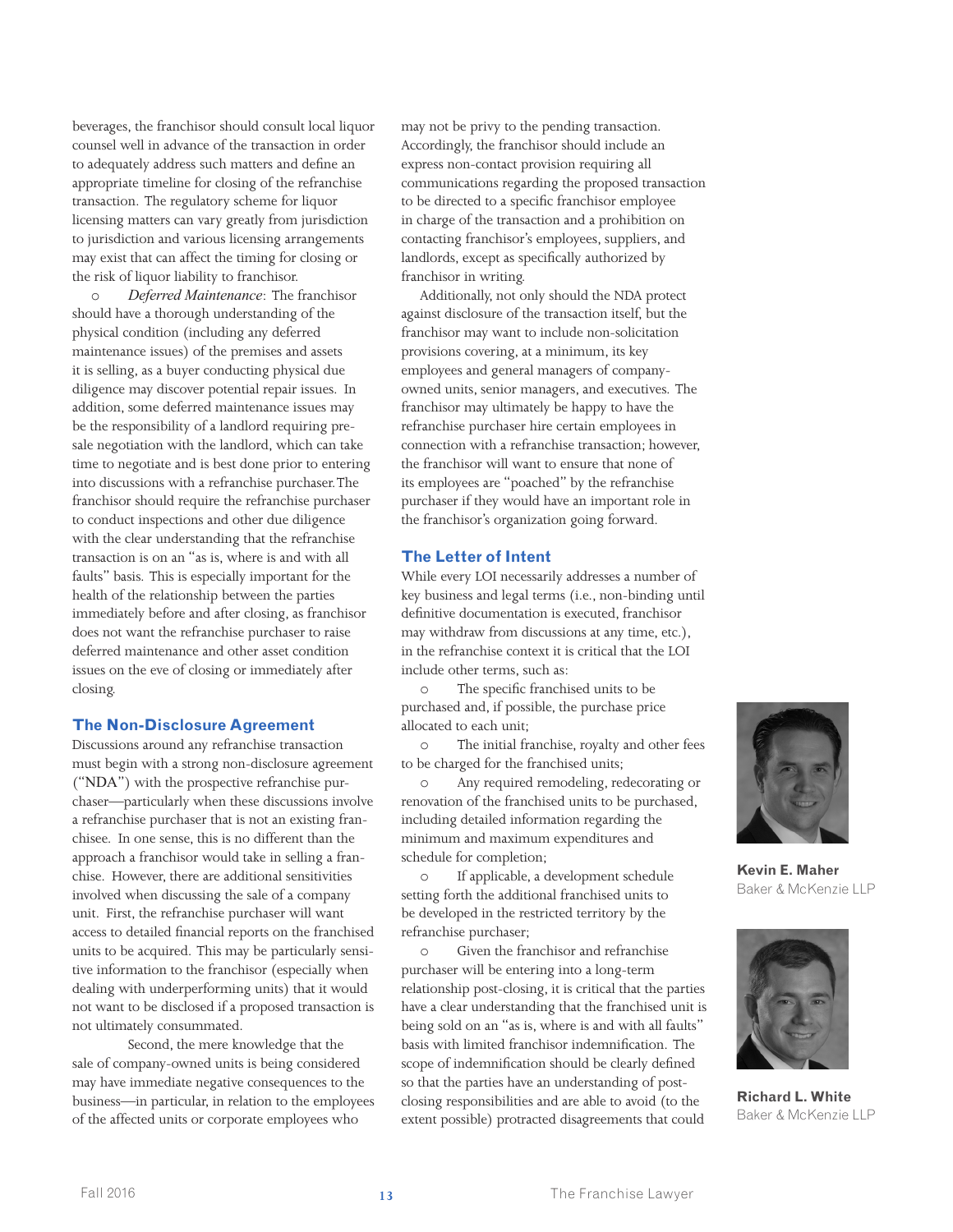adversely affect the franchised unit and the ongoing relationship between the parties; and

o To the extent applicable, any agreed exclusivity period and an acknowledgment by the refranchise purchaser that it will be responsible for all of its own costs and expenses in connection with negotiating and documenting the proposed transaction.

#### **Definitive Purchase Agreement**

Refranchising transactions are frequently documented using an asset purchase agreement ("APA") between the franchisor and the refranchise purchaser. As with any purchase transaction, key terms —particularly those relating to purchased assets, excluded assets and assumed liabilities—must be properly defined.

The "Purchased Assets" definition should be limited to include only those assets utilized solely in connection with the franchised units. Ideally, the franchisor should endeavor to include only assets set forth on a schedule within the definition of "Purchased Assets." In addition to furniture, fixtures and equipment, it is also typical to transfer franchisor's leasehold interest in specified leased properties, certain scheduled contracts, and, to the extent transferable under applicable law and at no cost to the franchisor, certain licenses and permits.

The "Excluded Assets" definition should, among other things, expressly acknowledge that all rights provided by franchisor with respect to the franchised units (including, without limitation, the trademarks and the franchisor's system and goodwill associated therewith) remain the property of franchisor. The definition should also clearly provide, among other things, that all benefit plans and employee or personnel files, all insurance policies, all rights under contracts not expressly assumed by the refranchise purchaser, and any proprietary software remain the sole property of franchisor.

o Franchisors typically assign the lease or sublease the real property utilized for the franchised location to the refranchise purchaser. If the franchisor will not be released upon assignment, then the franchisor should require the refranchise purchaser's principals to deliver a guarantee to the franchisor guaranteeing the refranchise purchaser's obligations under each assigned lease or sublease.

o The APA should include an express acknowledgment by the refranchise purchaser that it is purchasing the Purchased Assets on an "as is, where is and with all faults" basis. The APA should also include an acknowledgment from the refranchise purchaser that, except as otherwise specifically set forth in the APA, the franchisor is not making any express or implied representations regarding the Purchased Assets. Because franchise relationships can be a 20 or 30 year prospect, the parties must clearly understand their rights and responsibilities from the outset. While clear disclosures by the franchisor regarding the condition of the Purchased Assets is critical, it is just as critical that the refranchise purchaser value the transaction with this in mind to avoid future disagreements that could damage the ongoing franchise relationship.

o The APA should explicitly address the refranchise purchaser's obligations to the franchisor's current employees at the franchised units. To mitigate the risk of potential employment liability for both parties, qualified employment counsel should be involved to review the structure of any transition of employees from the franchisor to the refranchise purchaser, including the terms of employment offered to the affected employees (i.e., whether commensurate salary and benefits will be provided, whether accrued vacation will be honored, etc.) and any release, transfer or termination documentation. The APA should also require that the employee transfer be appropriately structured to avoid the application of the federal Worker Adjustment and Retraining Notification ACT ("WARN") and any state equivalent or, to the extent WARN or a state equivalent is applicable, that the refranchise purchaser will ensure compliance with the duties and obligations associated with the transaction.

o As referenced above, if the franchised business involves the sale of liquor or other alcoholic beverages, the parties will need to coordinate closely with local liquor counsel. In some jurisdictions, temporary or conditional liquor licenses or the entry into interim beverage management agreements may be necessary.

o Indemnification in the refranchise transaction context is unique given the ongoing relationship between the parties following closing. Because the refranchise purchaser is buying an operating business along with furniture, fixtures and equipment, it will want to look to the franchisor if issues arise post-closing. However, as noted above, the LOI should clearly provide that the purchased assets are being sold on "as is, where is and with all faults" basis. Consequently,